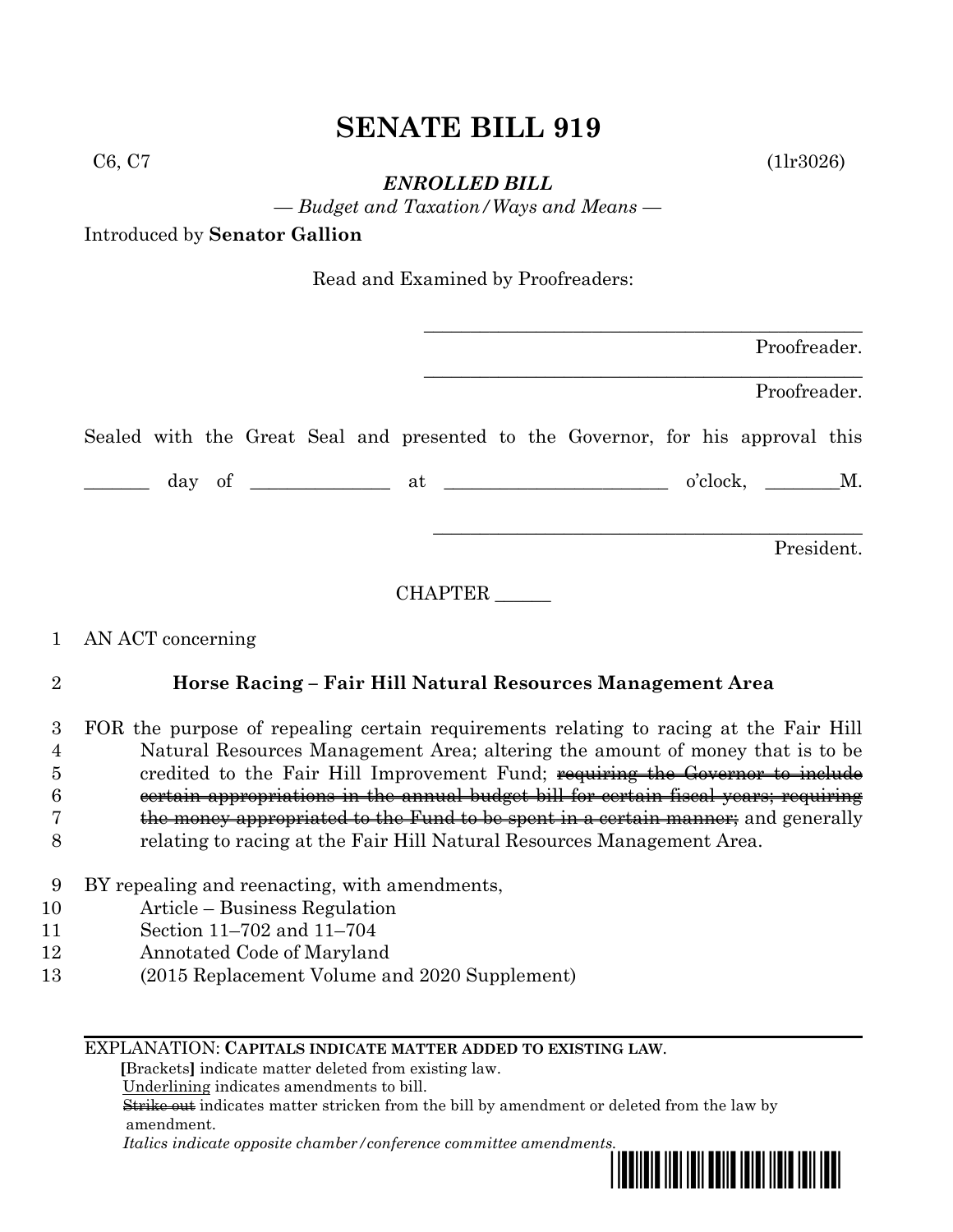**SENATE BILL 919** BY repealing and reenacting, with amendments, Article – Natural Resources Section 5–908 Annotated Code of Maryland (2018 Replacement Volume and 2020 Supplement) SECTION 1. BE IT ENACTED BY THE GENERAL ASSEMBLY OF MARYLAND, That the Laws of Maryland read as follows: **Article – Business Regulation** 11–702. (a) (1) The Commission shall issue a license to the Cecil County Breeders' Fair, Inc., or its successor to hold racing on **[**at least 2 but**]** not more than 8 one–day race meetings a year for steeplechase, hurdle, or flat racing at the Fair Hill Natural Resources Management Area. (2) The racing shall be held on dates that the licensee chooses and the Commission approves. (b) In conjunction with this racing, an agricultural fair with livestock entered for exhibition **[**shall**] MAY** be held under the auspices of the State Fair Board on at least 1 racing day. (c) **[**For each racing day, the licensee shall offer at least 1 steeplechase or hurdle race for each flat race, but an additional flat race may be substituted for a steeplechase race or hurdle race that is not filled. (d)**]** An officer of the licensee may not receive a salary or dividends from racing allowed under this subtitle. 11–704. (a) (1) The licensee shall deduct from the handle: (i) all the breakage; and (ii) **AN AMOUNT NOT TO EXCEED** 25%. (2) **[**From the 25% that**] EXCLUDING THE BREAKAGE, OF** the **AMOUNT THE** licensee deducts from the handle, 9% **36% OF THAT AMOUNT [**of the handle**]** shall be paid to the Commission, which shall send it to the Comptroller to be credited to the Fair Hill Improvement Fund established in § 5–908 of the Natural Resources Article.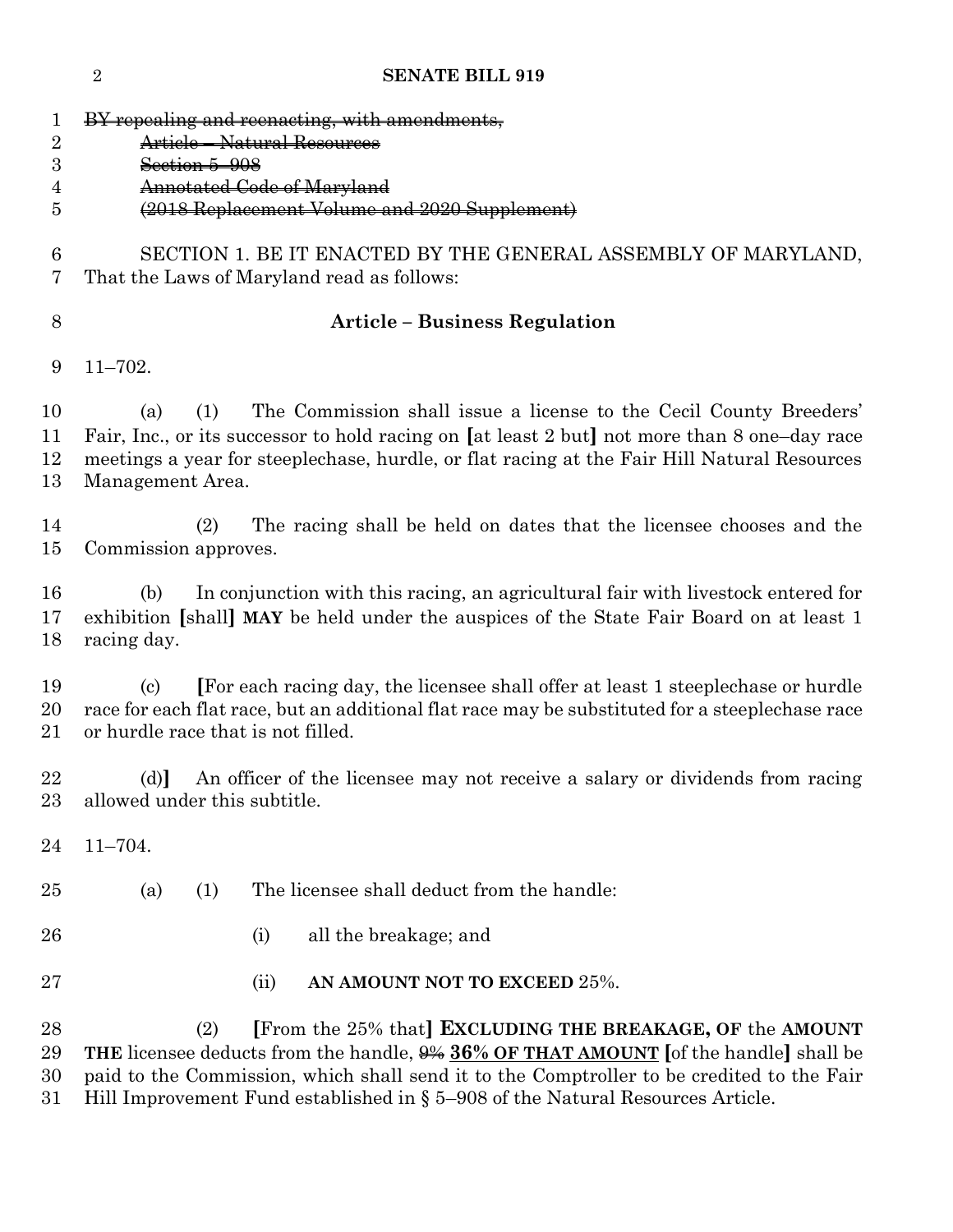#### **SENATE BILL 919** 3

1 (b) Money that remains after deductions are made under subsection (a) of this 2 section shall be returned as winnings to successful bettors. 3 **Article – Natural Resources**  $4\frac{5-908}{7}$  $\overline{a}$   $\overline{a}$  In this section, "Fund" means the Fair Hill Improvement Fund.  $6 \rightarrow$  (b) There is a Fair Hill Improvement Fund in the Department, to be used for the 7 operation, maintenance, development, and improvement of the Fair Hill facilities at Fair 8 Hill, Maryland.  $9 \left( e \right)$  Any money obtained by the Department from Fair Hill shall be credited to the 10 Fund. 11 (d)  $(1)$  The Fund is a special, nonlapsing fund that is not subject to  $\frac{2}{3}$  7–302 of 12 the State Finance and Procurement Article.  $\overline{2}$  Any investment earnings of the Fund may not be transferred or revert 14 to the General Fund of the State, but shall remain in the Fund.  $\left(3\right)$  Money in the Fund may be used for administrative costs calculated in 16 accordance with  $\frac{1-103(b)(2)}{2}$  of this article. 17 **(E) FOR EACH OF FISCAL YEARS 2023 THROUGH 2027, THE THE GOVERNOR** 18 **SHALL INCLUDE IN THE ANNUAL BUDGET BILL AN APPROPRIATION TO THE FUND OF** 19 **\$1,300,000 OF:** 20 **(1) \$1,800,000 FOR FISCAL YEAR 2023; AND** 21 **(2) \$1,300,000 FOR EACH OF FISCAL YEARS 2024 THROUGH 2027.** 22 **(F) (1) THE MONEY APPROPRIATED TO THE FUND UNDER SUBSECTION** 23 **(E)(1) OF THIS SECTION SHALL BE USED EXCLUSIVELY AS FOLLOWS:** 24 **(I) \$1,300,000 FOR THE OPERATION AND MAINTENANCE OF**  25 **THE PHYSICAL FACILITIES LOCATED WITHIN THE SPECIAL EVENT AREA OF THE FAIR**  26 **HILL NATURAL RESOURCES MANAGEMENT AREA; AND** 27 **(II) \$500,000 TO SUPPORT THE FIVE–STAR EQUESTRIAN EVENT**  28 **AT FAIR HILL, INCLUDING THE PROVISION OF A GRANT TO THE ORGANIZERS OF THE**  29 **EVENT TO COVER STARTUP COSTS, PROMOTIONAL EXPENSES, EVENT COSTS, PRIOR**  30 **YEAR EVENT EXPENSES, AND OTHER EXPENSES.**